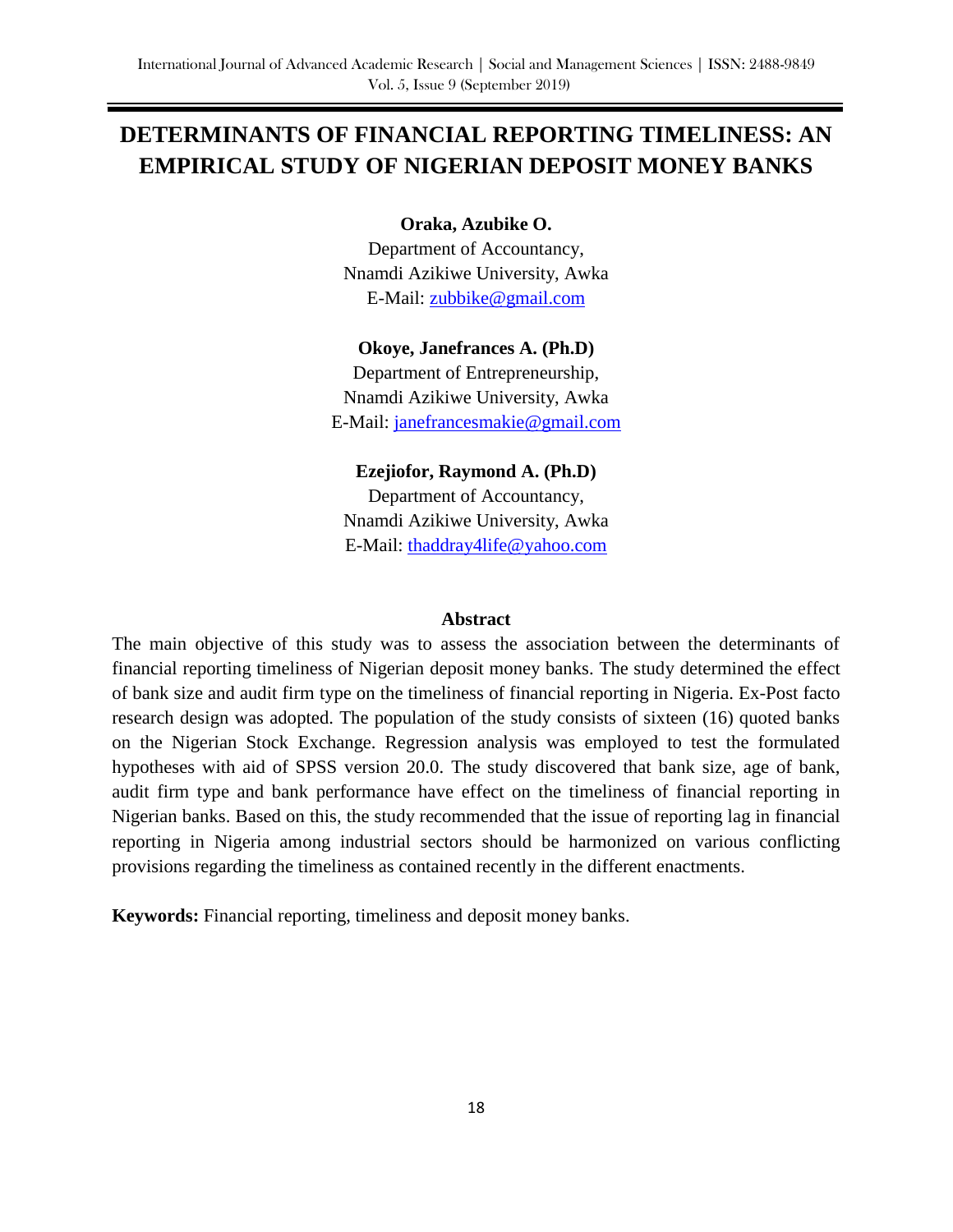# **INTRODUCTION**

The increase on information needs of stakeholders who have interest in financial reporting has resulted in the quest for timely and credible financial reports. According to the International Accounting Standards Board (IASB, 2008), timeliness of financial reports is the availability of information needed by decision makers for useful decision making before it looses its capacity to influence decisions." In emerging economies like Nigeria, the provision of timely information in corporate reports assumes greater importance since other nonfinancial statement sources such as media releases and financial analysts forecasts are not well developed and the regulatory bodies are not as effective as in Western developed countries (Ahmed, 2003).

Reporting is a way of companies' communication through divulging any financial or nonfinancial information with the annual reports to a wide range of users. In particular, financial statements play a significant role for the parties in different purposes for decision making. Highquality and useful accounting information require qualitative characteristics, such as the relevance of information, comparability, reliability and understandability (Ömer, 2017). Timeliness is among the major determinants of financial reporting quality and transparency of which attributed to the corporate governance principles.

Timely reporting mitigates the negative effects of insider trading activities and helps to build trustworthy environment in capital markets. It is a known fact that companies in emerging countries are prone to disclose information at a minimum level than developed ones. In the absence of strict regulations and transparency, information comes out, and one effective way to impede these adverse impacts is to be in prompt about annual reports (Ashton, Graul & Newton, 1989). Therefore, reporting on time is crucial to lessen the effect of poor conditions related to investor rights in emerging capital markets and inhibit the insider trading.

Timeliness is a necessary qualitative characteristic of relevant financial information and is thus receiving increased attention from accounting regulators and listing authorities around the world (Abdelsalam & Street, 2007). There exist extant literatures on the timeliness of financial statements due to the fact that timeliness as an important aspect of financial reporting has been identified by the Accounting Principles Board (APB) in the United States as one of the qualitative attributes of financial reporting (McGee, Tarangelo & Gelman, 2009).

Moreover, there is a dearth in extant literature on the determinants of the timeliness of corporate reports in Nigeria. In a related fashion, there are scanty studies that have focused on the corporate reports of financial institutions in Nigeria. This is important considering the fact that companies in this sector are high performers on the stock exchange. For instance, in 2006, bank shares were ranked as the most active. Furthermore, in 2007, 19 out of 20 most traded stocks were from the banking and insurance sector (Okereke-Onyuike, 2006, 2007). In 2008 and 2009, the shares of banking and insurance companies constituted about 95% and 90% of the 20 most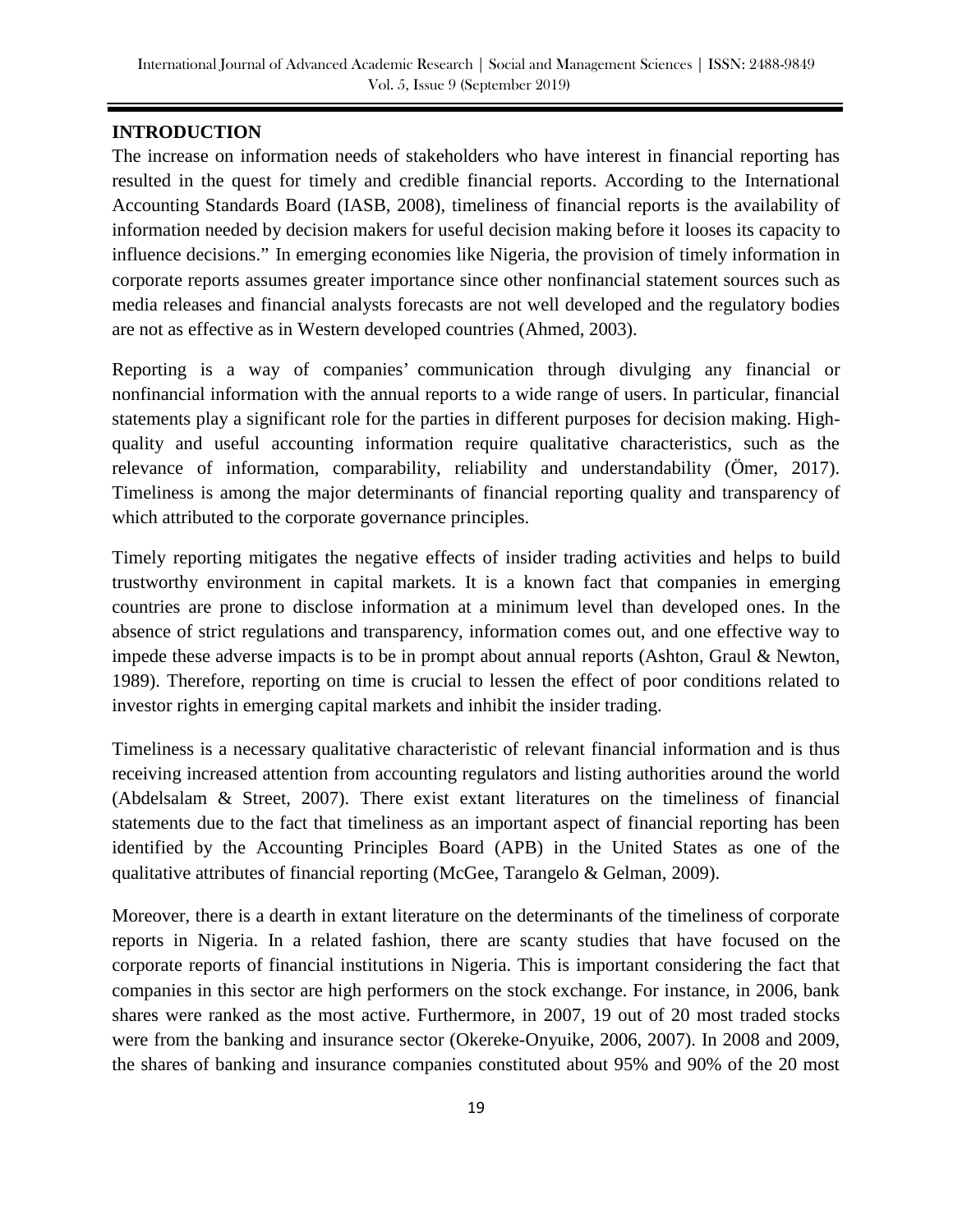active shares traded on the Nigerian Stock Exchange-NSE (Okereke-Onyuike, 2008, 2009). Despite these, some disturbing trends persist with regards to the time taken to release their financial reports: the fastest reporting company in this sector uses an average of 122 days, while some take as long as 304 days and these lags are way beyond the 90 days stipulation by SEC (Okougbo, 2015).

Though previous empirical literature examined the timeliness of financial reporting and its determinants, little information exists on the reporting lag of corporate financial statements in emerging economies; Iyoha (2012) revealed that the age of company is the major company attribute that influences timeliness of financial reports in Nigeria. Al-Shwiyat, (2013) found that firm size has significant positive effect on timeliness. Efobi and Okougbo (2015), Adebayo and Adebiyi (2016) revealed that banks comply with regulation which enhance timeliness. Ömer (2017) found that financial statement has significant effect on reporting time. Their results were inconsistent hence some studies had a contrary view to it. Besides, the studies on timeliness of financial reporting in the context of Nigeria were limited.

The main objective of this study was to assess the association between the determinants of financial reporting timeliness of Nigerian banking industry.

- 1. To determine the effect of bank size on the timeliness of financial reporting in Nigerian deposit money banks.
- 2. To examine the effect of the audit firm type on the timeliness of financial reporting in Nigerian deposit money banks.

# **REVIEW OF RELATED LITERATURE Conceptual Framework**

# **Timeliness**

In extant literature, the timeliness of financial reporting has been defined from different perspectives. McGee (2007) defined it as the period between the company's year-end and the date that the financial report was released for public view. Karim, Ahmed and Islam (2006) remarked that the timeliness of financial reports include audit delay, which is the number of days between the balance sheet date and the date the external auditor's report was signed; financial statement issue delay, which is the number of days between the balance sheet date and the date of declaring the notice of the annual general meeting (AGM); and the AGM delay, which is the number of days between the date of the financial year end and the AGM (Efobi & Okogbuo, 2015).

The timeliness of financial reports varies across countries. In Russian energy sector, McGee (2007) observed that it takes between 81 to 181 days (average of 148.7 days) to release their financial reports. On the average, Chinese companies require an average of 92 days, with a minimum of 24 days and a maximum of 181 days (McGee & Yuan, 2008). Karim, Ahmed and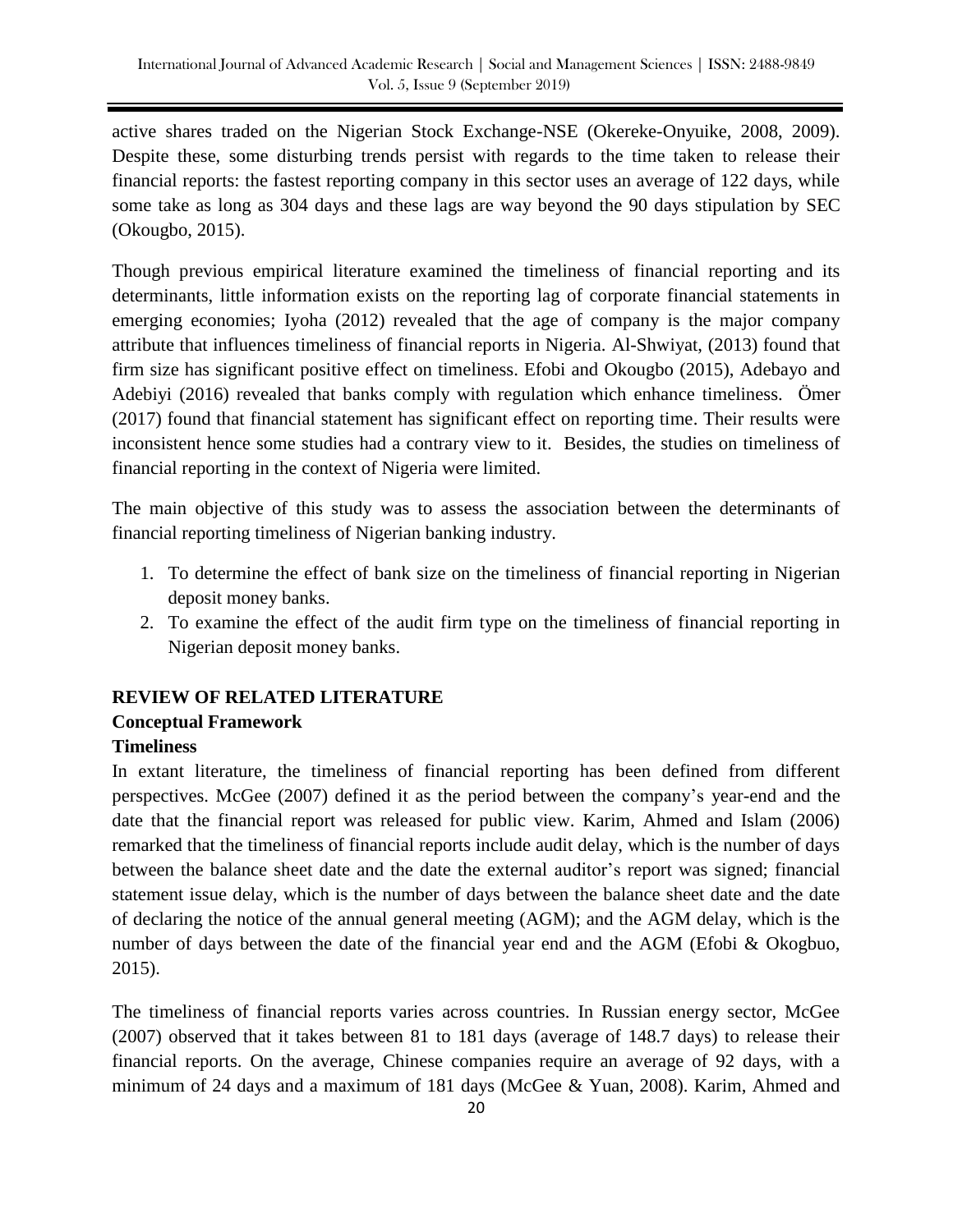Islam (2006) noticed a longer delay time for listed Bangladesh companies, who require an average of 192 days. Hossain and Taylor (1998) pointed out that listed Pakistani companies.

Timeliness is considered as one of the qualitative characteristics of useful information by the American Accounting Association, where the conceptual framework of financial reporting of accounting standard setters worldwide such as the International Accounting Standards Board (IASB) recognizes timeliness as one of the characteristics which determines the relevance of accounting information. Users need timely information to enable them make a promptly review to decide whether to continue or stop their investment in a company. Delays in disclosing timely information on the preparers' part would result in greater market inefficiency (Ismail & Chandler, 2004).

Subsequently, it became increasingly pressure on the external auditors to reduce the time it takes to issue their auditing report and then financial reports; because external auditor's reports are considered one of the most important factor that effect on issuance of the annual financial report Akle (2012). Where Auditing is considered the communication tool that investors and stockholders use to know the financial position of firms, as well as, it is used to be as an indicator about the performance of firm's management (Omar & Ahmed, 2016). Therefore, the delay of issuing auditing report leads to delaying in issuing annual financial report, and not providing the financial information of firm in the suitable time. And then the financial report will lose its usefulness and convenient which have negative effect on decisions of investors and financial reports users require an interval of 30-249 days, while Iyoha (2012) observed that in Nigeria, companies in the banking sector require about 82 days, insurance sector (153 days), food/tobacco and beverage sector (144 days), petroleum sector (137 days), health sector (145 days), agriculture (96 days) and conglomerates (119 days).

Some studies such as McGee and Yuan (2008) attributed the delay by Chinese companies to the extent of their corporate governance. Lai and Cheuk (2005) emphasized that the audit partner's rotation, audit firms rotation are able to explain the delays in the release of the financial reports of Australian companies. Afify (2009) noted that the corporate governance variables such as the independence of the board, CEO duality and the audit committee can significantly impact on the timeliness of financial reports of Egyptian companies.

Bean (2003) concluded from studying 99 Fortune 500 firms for the period 1996 to 2001 that inertia and the interest of corporate managers are the major impediment to the timeliness of financial reports. Owusu-Ansah (2000) employed a two stage least square regression analysis to conclude that company size, profitability and age has a significant influence on the timeliness of financial reports. In contrast, Hossain and Taylor (1998) using univariate and multivariate analyses for Pakistani listed companies, concluded that corporate attributes do not have a significant relationship with timely financial reporting. They emphasized that other exogenous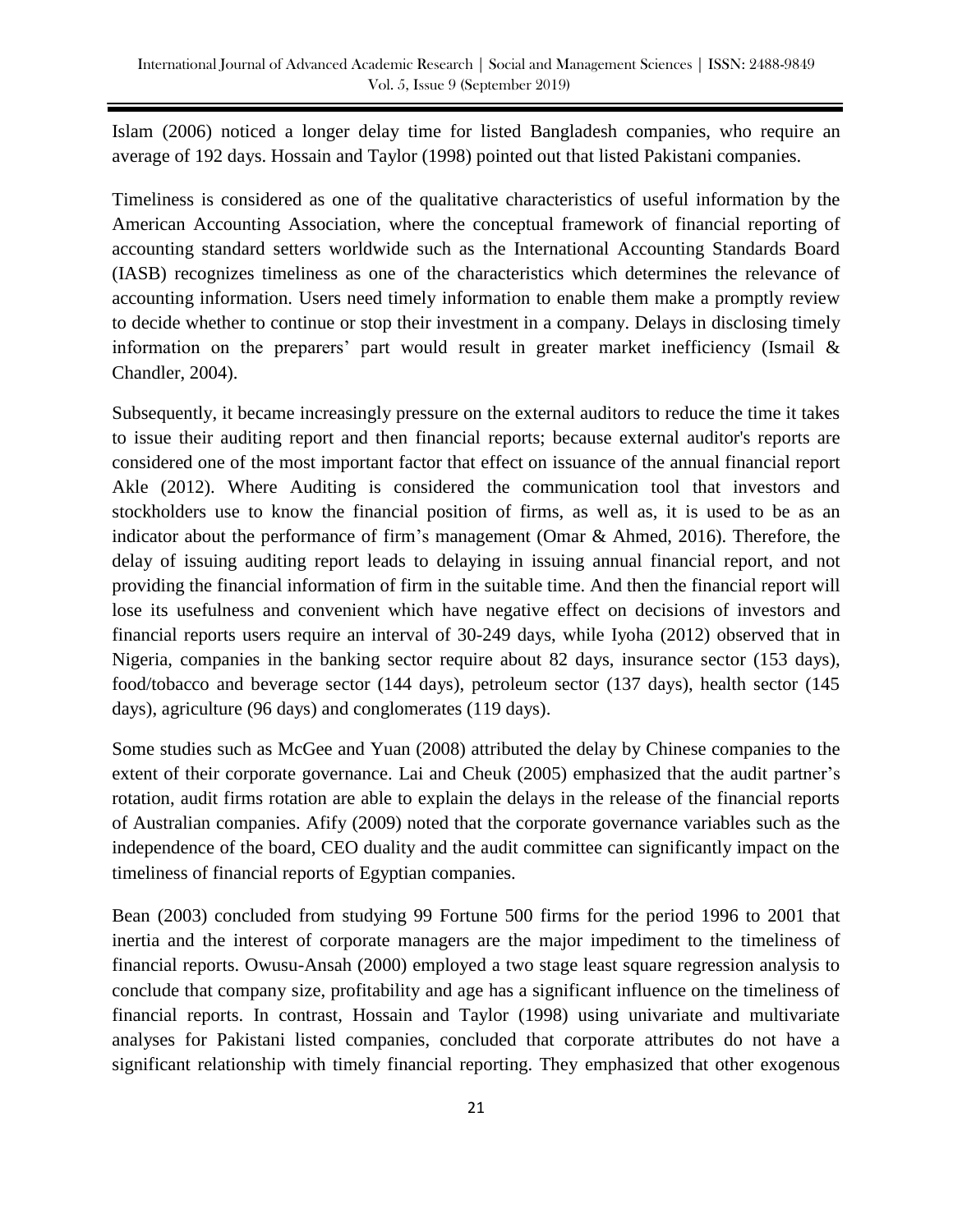factors that are outside the control of the firm (e.g. national policies), matter most in explaining the timeliness of corporate financial reporting.

Moreover, the timeliness means presenting the financial accounting information for its users when they need it. This is because the information loses its benefit, if it is not available when it is needed. Timeliness of accounting information is essential for the financial reports users because they require current information to make predictions and constructive decisions (Zeghal, 1984).

The quality of financial reports depends in part upon the frequency and timeliness of reporting (Miller & Bahnson, 1999). Timely disclosure and presentation of information improves the image of corporate bodies because they reflect managerial efficiency and effectiveness (Joshi, 2005). The importance of timeliness is further supported by the research of Abdulla (1996), who suggested that a shorter time between the financial year-end and publication date is more beneficial for users.

Furthermore, Leventis, Weetman, and Caramanis (2005) assert that in emerging market economies, timeliness in reporting of otherwise non-publicly available financial statement information remains, for the most part, the only means by which outside shareholders and investors keep themselves informed of the firms' performance. In the present economic scenario, this concern for timely reporting becomes more acute as emerging market economies face greater uncertainties as they combat the ongoing global financial crisis. Therefore, as noted by Jaggi and Tsui (1999), it will be beneficial to both international and domestic investors in understanding the causes of delays in the release of audit reports in the context of an emerging economy. One of the reasons advanced by Awoyemi (2009) for the crises in some Nigerian banks had to do with inaccurate financial reporting. It was adduced that some loss-making financial institutions not only declared profits but paid dividends using depositors' funds. The multiplier effect of such actions on the future financials of a firm is negatively affecting the economy at large.

# **Financial reporting**

Financial reporting is the best method to satisfy the needs of accounting information users. It accurately describes the economic events that have affected the companies' activities during a year. As well as, it helps in financial predictions and the financial planning that is considered as alarm to all users whether external or internal users to avoid potential bankruptcy. Therefore, the timeliness of issuance of financial reporting has more interest of both professional and academic groups around the world, especially in USA and UK (Fadel & Noor, 2006).

Financial disclosures are defined as any intentional release of financial information whether this information is compulsory or voluntary in order to inform the stakeholders. This financial information can be delivered through formal or informal information channels and it may include quantitative or qualitative data (Gibbins, et al., 1990).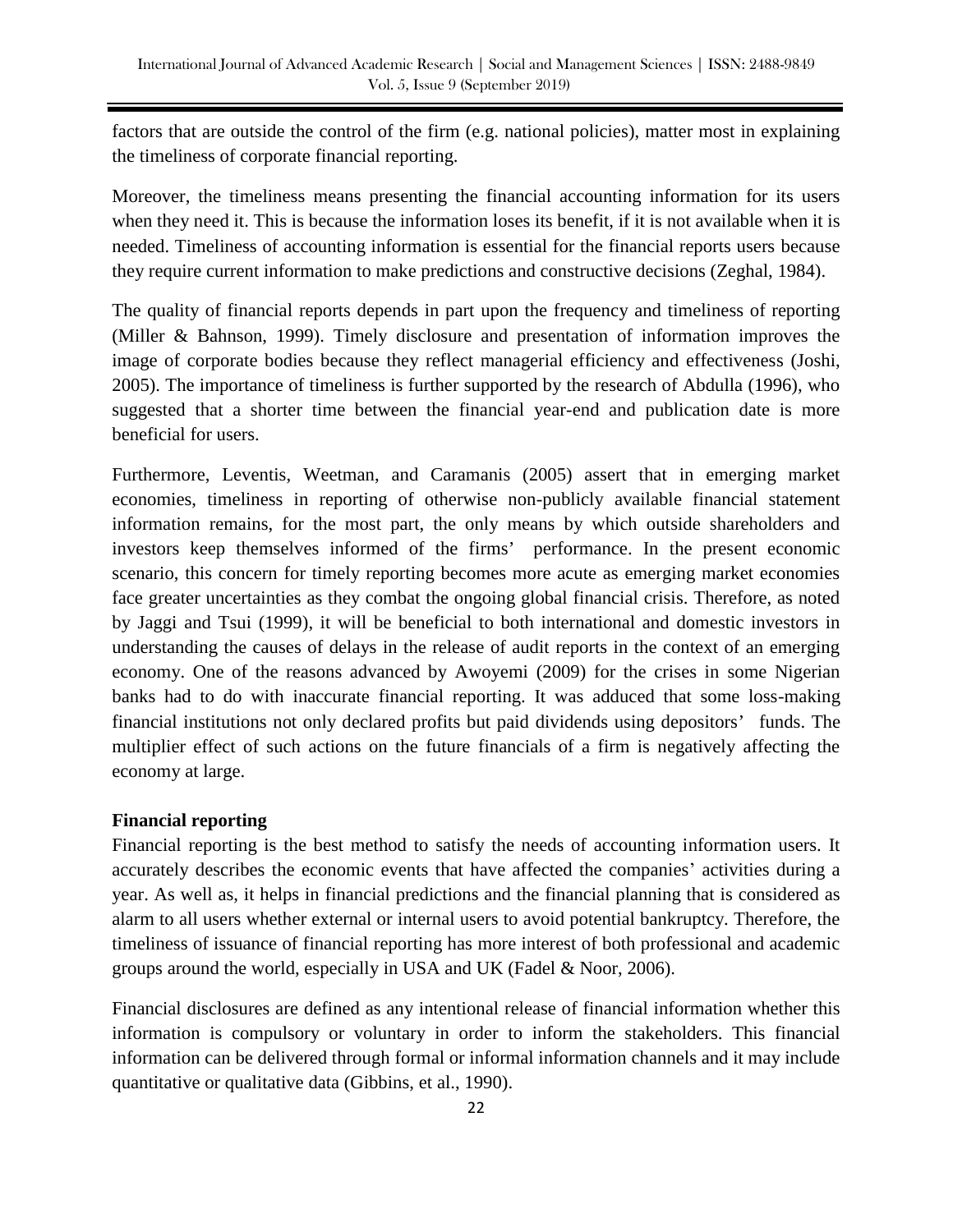Financial disclosure includes net income of prior year, main board meeting, profit dividends on common stockholder whether cash profit and free shares and a lot of information that can affect investors' decision regarding to shares holding, purchase or selling. Therefore, because of these many information that were offered in financial markets, the rumors that usually precedes the material financial information disclosure, which is aimed at increased competition in order to enhance the demand on the shares (Qaqesh & Batayna, 2006).

# *Company Size*

The size of a company has been found to influence the timeliness of financial reporting. Several reasons have been adduced to support the relationship between timeliness and company size. First, large firms have more resources to institute and enforce strong internal control system in their organizations and can afford continuous audit (Ng & Tai, 1994). All of these should make it easier to audit large number of transactions in a relatively shorter time. Second, large firms are more visible to the public view and face a lot of pressures from media analysts to release financial information on a timelier basis (Owusu-Ansah, 2005 and Ahmed, 2003). Accordingly, the larger the firm, the shorter its financial reporting time should be.

### **Age of Company**

The age of a company has been identified in prior literature as an attribute having likely impact on the quality of accounting practice in terms of timeliness. The older the firms, the more likely they are to have strong internal control procedures. Thus, fewer control weaknesses that could cause reporting delays are expected in older firms. Similarly, younger firms are more prone to failure and have less experience with accounting controls (Hope & Langli, 2008). That is, age has the potential to reduce reporting lag. Though Courtis (1976) did not find age a significant attribute in his study of 204 listed companies in New Zealand however, Owusu-Ansah (2005) employs a two-stage least square regression model and finds size, profitability and company age as significant determinants of reporting lags of Zimbabwean listed companies. It is inferred from these studies that the older a firm is, the more likely that its financial reports would be timely. Thus, a negative sign between timeliness of financial reporting and age of company is hypothesized.

### **Review of Related Studies**

Ahmad and Kamarudin (2001) investigated the determinants of audit delay in Malaysia. Their study comprised of 100 listed companies in the Kuala Lumpur stock exchange from 1996 to 2000. The study attempted to find the relationship between audit delay and company size, industry classification, sign of income, extraordinary item, audit opinion, auditor, year end and risk. The study found that there is a significant relationship between all the variables tested except for extraordinary item and company size.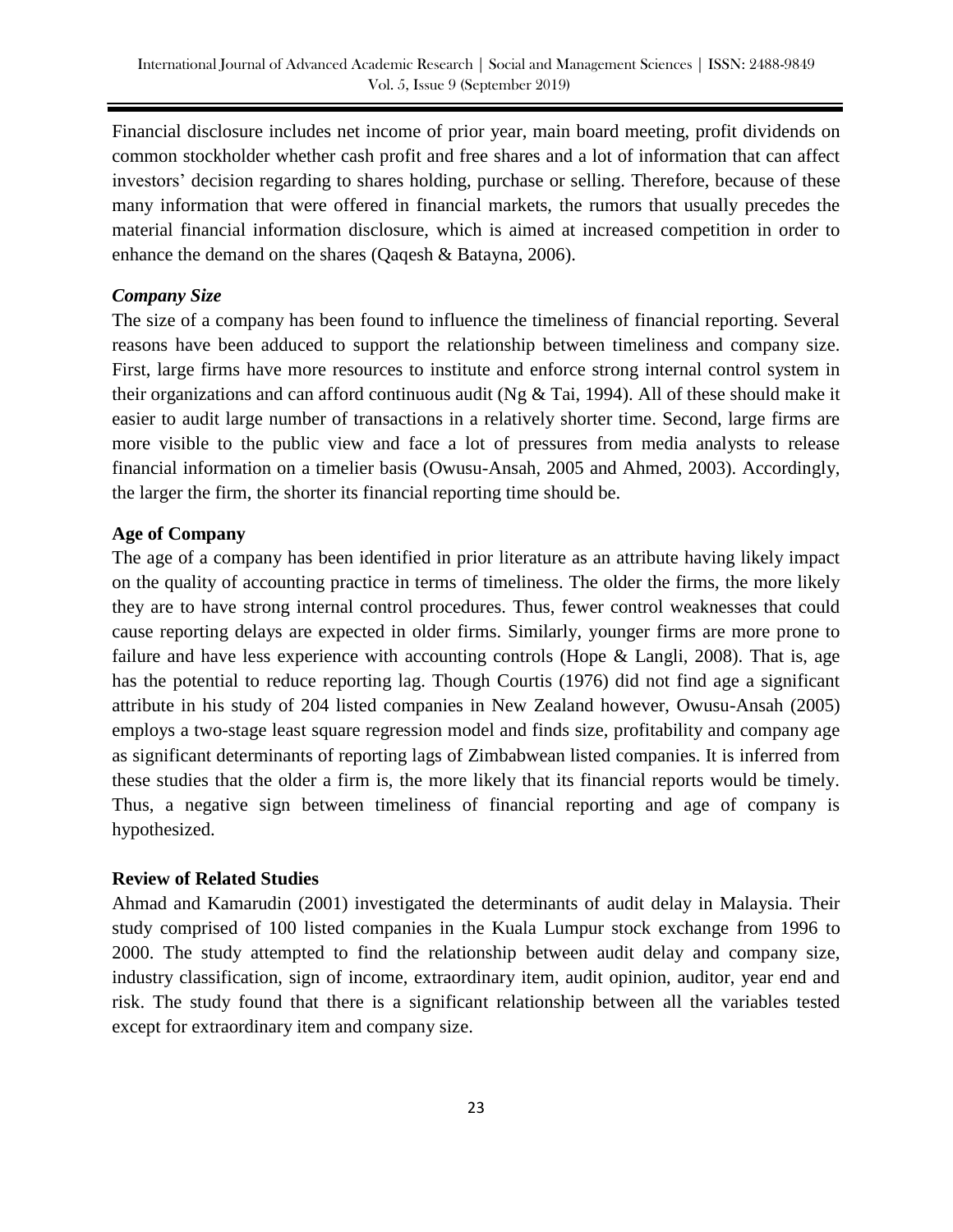Leventis and Weetman (2004) is a milestone study which applies an empirical model in Athens Stock Exchange for the year 1997 and emphasizes the delays in not only for financial statements but also for audit reports. This study combines the theories with the surrogate variables to explain timeliness of financial reporting with a different view. Trading volume, industry concentration ratio or gross plant property and equipment variables are some factors used in the timeliness of financial reporting for the first time to the best of our knowledge. Trading volume is used to prove that whether companies have higher trading volume publish their financial statements earlier to decrease information costs.

Abdullah (2006) investigated the roles of the composition of board of directors, audit committee and the separation of the roles of the chairman and the chief executive officer on the timeliness of reporting. They found out that board independence and the separation of the roles of the board chairman and the CEO are significantly associated with the timeliness of financial reporting. The study supported the agency cost of debt theory for leverage and utilized the information signaling theory for profitability.

Dogan, Coskun and Celik (2007) analyzed the timeliness of reporting with an aspect of good news vs. bad news through calculating the return on asset and return on equity and states that firms divulge net income report earlier. According to their results, size and gearing of the firm are also related to the timeliness of financial reporting.

Abdelsalam and Street (2007) investigated the significance of several corporate governance and firm-specific characteristics on potential determinants of the timeliness of corporate internet reporting for UK companies listed on the London stock exchange. The study found out that there exist a significant relationship between timely corporate internet reporting and the corporate governance characteristics such as board experience and board independence and that board independence is negatively associated with the timeliness of internet reporting.

El-Masry, Abdelsalam, and El-Masry, (2008) mainly focused on the association between the timeliness of reporting and corporate governance characteristics of firms. Both studies employ a model which takes a snapshot to the websites of companies to measure the timeliness of corporate internet reporting. In addition to firm specific variables such as liquidity, firm size, profitability, they also use corporate governance variables for the purpose of disclosing what factors have more impact on the timeliness of financial reporting.

McGee (2008) is one of the best studies that give insights about corporate governance and timeliness of financial reporting with different countries applications and comparisons. He examined 20 countries, such as USA, Russia, China, etc. and results that timeliness is related to countries specific factors as well as firm characteristics.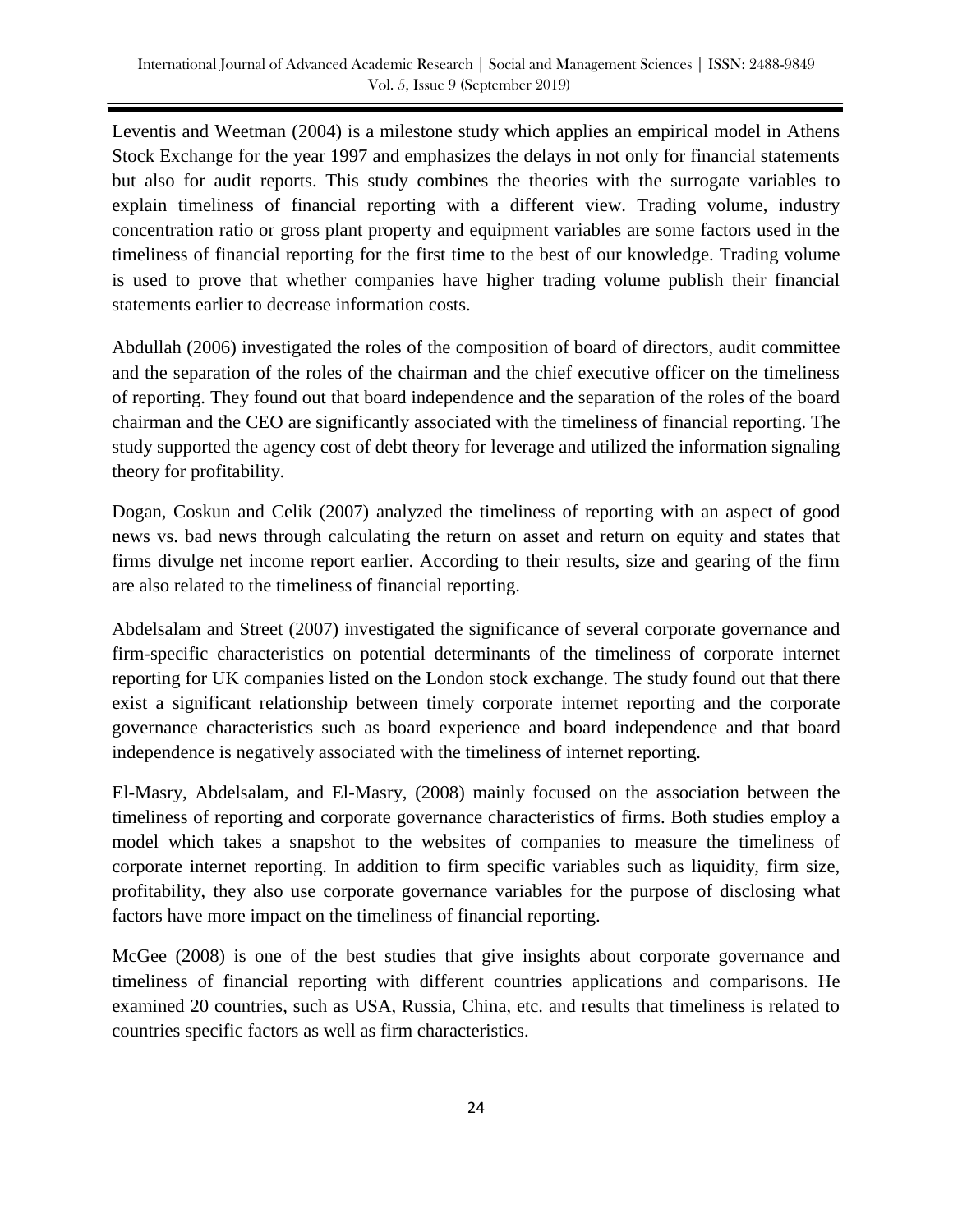Aktas and Kargin (2008) explored the association between the timeliness feature and profitability of the company and came up with the result that higher positive earnings per share is effective and have a significant effect on early reporting. Lee, Mande and Son (2008) compare the multinational and domestic companies with regards to timeliness and document that multinational firms reporting lag is shorter even though their audit delay is longer because of the complexity of accounting transactions. Moreover, companies disclose bad news and net loss and high leverage are associated with reporting delays, but firms audited by big 4 and larger companies report earlier.

Turel (2010) focused on reporting lead time with firm and auditor specific determinants for the Turkish listed firms. She examined 211 non-financial companies with five different hypothesis related to size, industry, the sign of income, auditor type and opinion. According to the results, 59% of the firms publishing individual financial statements and 66% of the firms publishing consolidated financial statements prepare their reporting earlier than the regulatory deadline. Hashim and Rahman (2010) examined the association between corporate governance mechanisms and audit report lag among 288 companies listed at Bursa Malaysia for a period ranging from 2007-2009. Three characteristics of board of directors such as board independence, board diligence and board expertise were used to examine their effectiveness in assuring audit report timeliness. The result of this study revealed that there was no significant relationship between board diligence, board independence and board expertise and audit report lag.

Mohamad-Nor, Shafie and Wan-Hussin (2010) empirically examined the relationships between audit committee characteristics and the timeliness of audit reporting. The characteristics of an audit committee that were examined are size, independence, expertise and frequency of meeting. The evidence indicates that firms with more members in the audit committee and more frequent audit committee meetings are more likely to produce audit reports in a timely manner. Two audit committee characteristics, namely audit committee size and audit committee with at least four meetings, have a significantly negative association with audit report lag.

Akle (2011) carried out a study on the relationship between the timeliness of corporate financial reporting and corporate governance for companies listed on the Egyptian stock exchange from 1998 – 2007. They investigated the role of corporate governance level on the timeliness of corporate financial reporting and also the relationship between industry type, company size, gearing, leverage, earnings quality, earnings management, electronic disclosure, audit opinion and the timeliness of corporate financial reporting. They found out that Egyptian publicly listed firms have been less timely in their annual financial reporting since the application of the corporate governance principles.

Fagbemi and Uadiale (2011) observed that the timeliness of financial reports of listed companies can be explained by their relationship with foreign affiliates. This implies that corporate relationship with foreign affiliates in the form of subsidiaries and associates, can affect the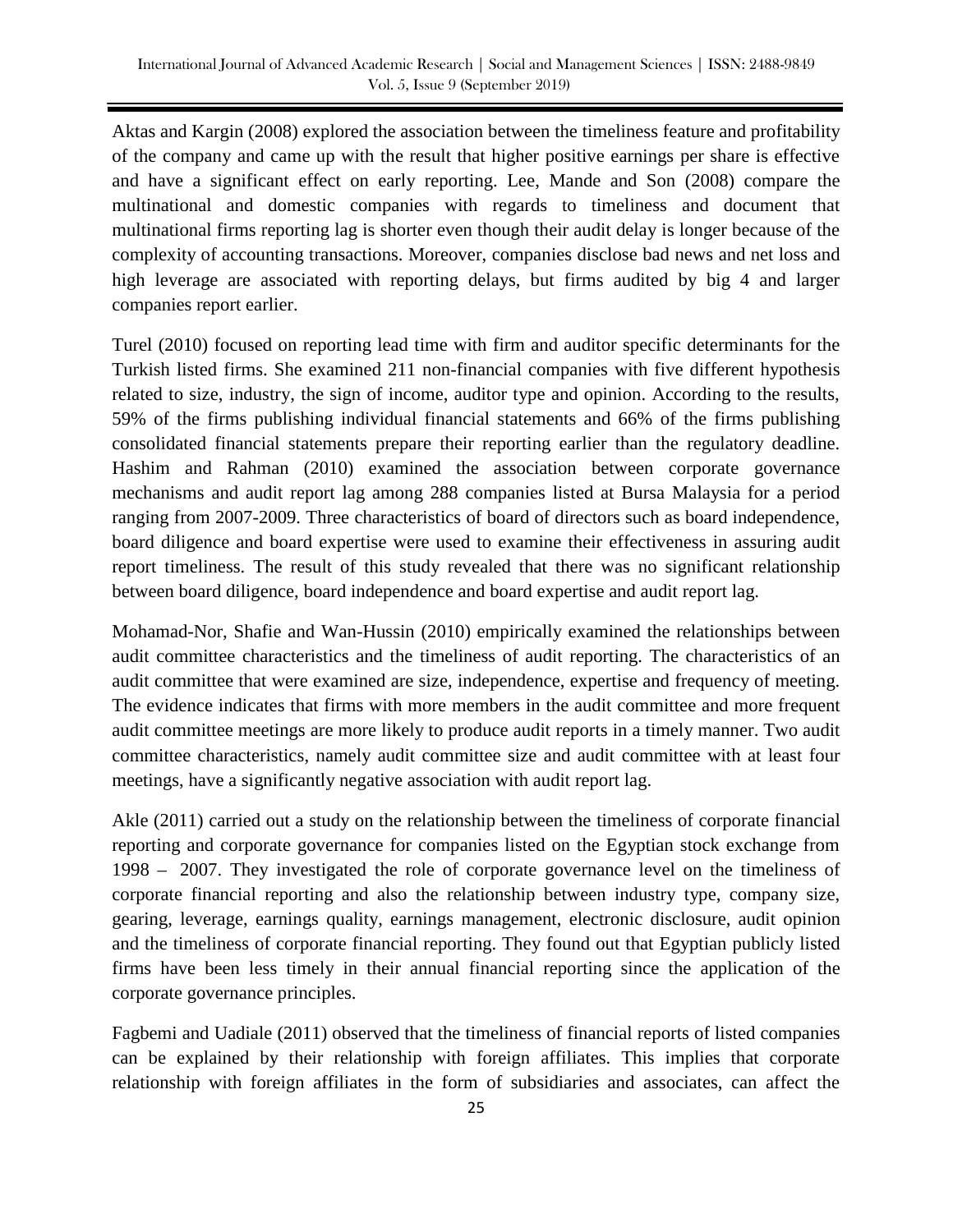quality and timeliness of financial reports. The study further noted that the business complexity and leverage were not able to significantly influence the timeliness of financial report.

Iyoha (2012) examined the impact of company attributes on the timeliness of financial reports in Nigeria based on a sample of 61 companies' annual reports for the years 1999-2008. The data were analyzed and results estimated using Ordinary Least Square (OLS) Regression which was complimented with the panel data estimation technique. The findings revealed that the age of company is the major company attribute that influences the overall quality of timeliness of financial reports in Nigeria. Ibadin, Izedonmi and Ibadin (2012) examined the relationship between corporate governance variables, corporate attributes variables and timeliness in a developing country, Nigeria. Using a sample of 118 listed companies on the Nigerian Stock Exchange (NSE), the study depended on the use of descriptive statistics and the Ordinary Least Square (OLS) regression analysis. The study, they discovered that most of the companies on the NSE are not complying with the laid down stipulations guiding the submission of financial statements. Al-Shwiyat (2013) examined the Amman Stock Exchange with 120 sample companies with several factors such as company's age, return on assets, return on equities, dividends and earnings per share. 111 days is the average reporting time which is a long period when comparing to the other developing countries. While the leverage and the firm size have significant positive impact on timeliness, earnings per share ratio has a significant negative relationship.

Vuran and Adiloğlu (2013) research 178 companies for 2009 to analyze timeliness with many firm-specific variables. They separate the financial statements according to type of financial statement as a consolidated or individual and examine the current ratio, ROA, CFO, interest expense, size and sign of income. Efobi and Okougbo (2015) explored the factors that can influence the timeliness of financial reporting in Nigeria using a sample of 33 financial institutions (2005-2008). The Generalized Least Square (GLS) regression method was used for the estimation and the results reveal that on the average, the sampled companies used 122 days after the year end for the release of their financial reports. The size, leverage and performance of the companies have a negative significant relationship with the timeliness of their financial reports while the age of the company has a positive significant impact. Adebayo and Adebiyi (2016) ascertained the timeliness of financial statements among the Deposit Money Banks in Nigeria. For the study, they selected a sample of 15 Deposit Money Banks listed by the Nigeria Stock Exchange between 2005 and 2013. The data were analyzed and results estimated using Ordinary Least Square (OLS) Regression which was complimented with the panel data estimation technique. The study tested for the relationship between bank size, leverage, profitability, audit firm size and the timeliness of financial statements. All the variables examined were found to be statistically significant except for leverage. The findings reveal that most of the banks now comply with regulations which enhance timely reporting of financial statements in Nigeria. Omar and Ahmed (2016) determined the factors that affect timeliness of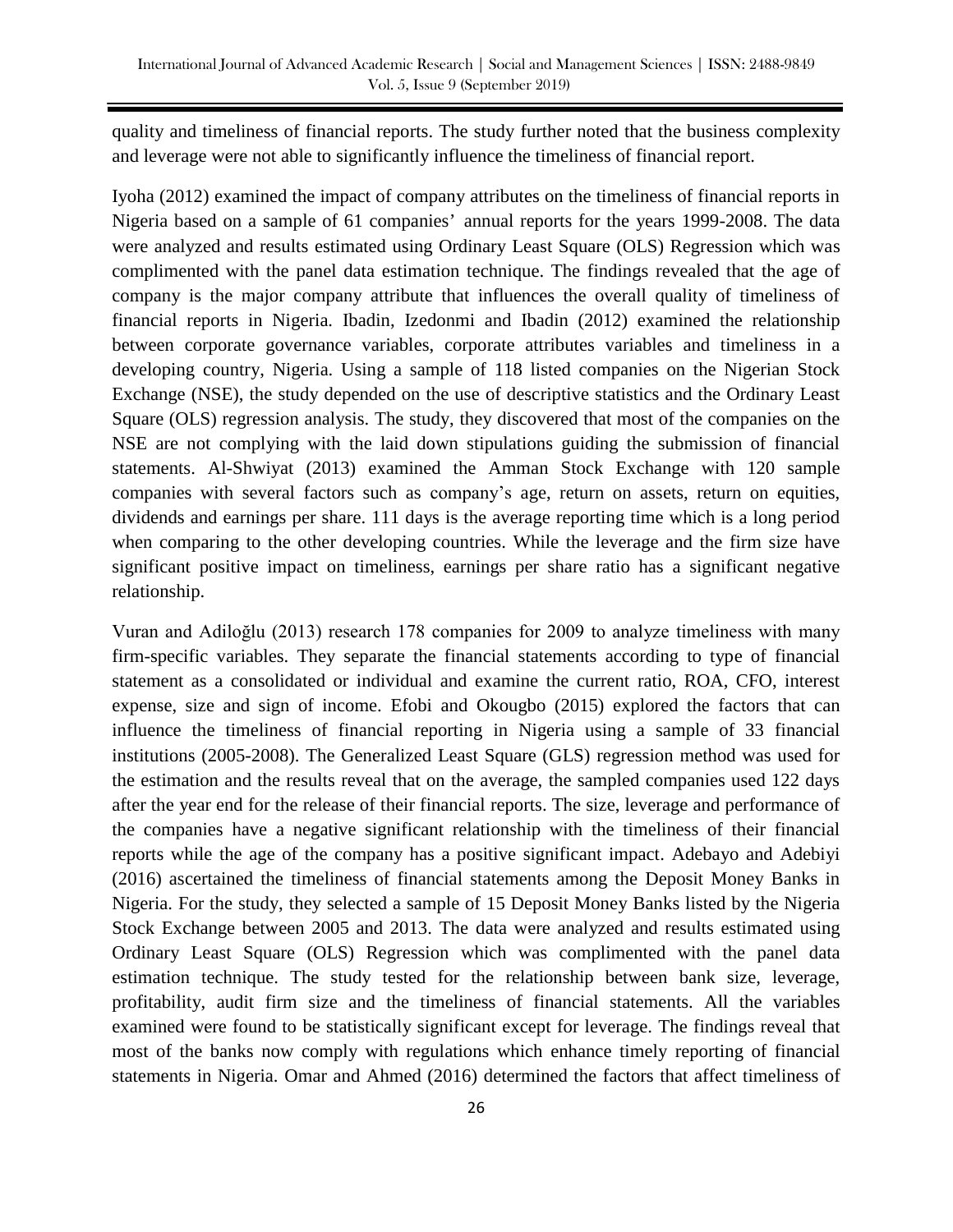annual financial reporting. The sample of study include 180 corporation listed on the Palestinian and Amman Stock Exchange which achieve study's conditions. Multi-regression test was used to examine the study hypotheses that consist of three groups; internal auditing committee factors, external auditor independence, and demographic factors. The study found that many of listed companies issue their financial report within legal time.

Ömer (2017) ascertained the effects of both firm and audit - specific factors on the timeliness of financial reporting practices of firms listed on Borsa Istanbul using panel data methodology. Descriptive analysis indicates that average reporting time is 69 days for the whole sample and 62 days and 74 days for individual and consolidated financial statements respectively. In line with prior studies, firm size, dividend per share, auditor type and good news (income), unsurprisingly, has a significant negative impact on timeliness behavior of sample firms. In addition, financial statement type (individual and consolidated financial statements) also has a significant effect on reporting time.

Though empirical studies examined the timeliness of financial reporting and its determinants, little information exists on the reporting lag of corporate financial statements in emerging economies. Besides, the studies on the effect of banks attributes on timeliness of financial reporting in the context of Nigeria were limited. This however forms the significant of this study.

# **METHODOLOGY**

# **Research Design**

Due to the nature of the study, Ex-Post facto research design was adopted. This is appropriate because the study aims at measuring the relationship between one variable and another in which the variables are not manipulated. This involves use of financial accounts of organizations to generate the financial analysis that will determine the significant difference.

# **Population and Sample Size of the Study**

The population of the study consists of deposit money banks quoted on the Nigerian Stock Exchange. The study covered nine years annual reports and accounts of these companies from 2009 to 2017. The banks are as stated below:

| Access bank plc   | Unity bank plc            |
|-------------------|---------------------------|
| Diamond bank plc  | Eco bank plc              |
| First bank plc    | Union bank plc            |
| FCMB plc          | Skye bank plc             |
| GTB plc           | <b>Stanbic IBTC</b>       |
| Zenith bank plc   | Standard Charted bank plc |
| Sterling bank plc | Fidelity bank plc         |
| UBA plc $(M)$     | Wema bank plc             |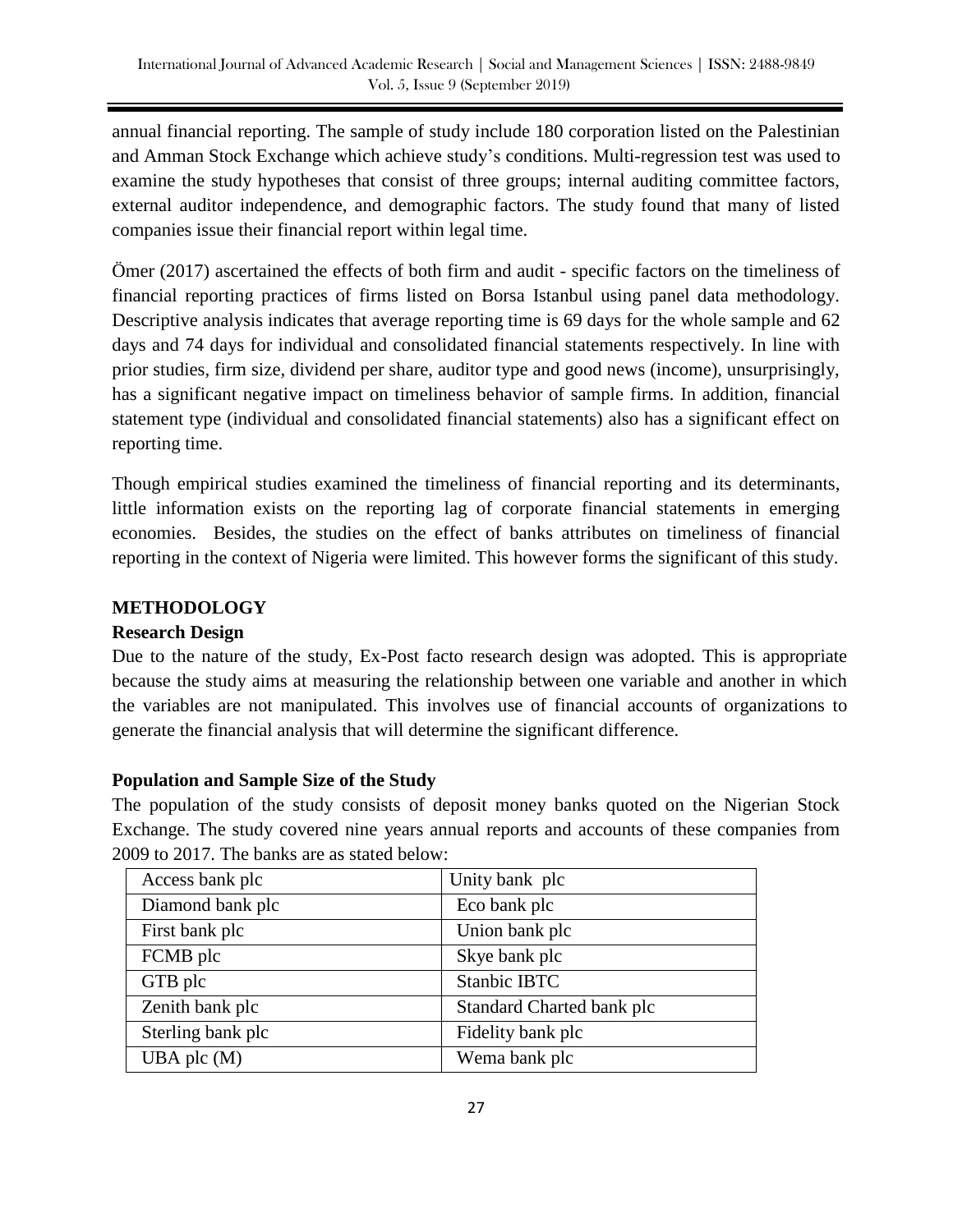# **Method of Data Analysis**

Hypotheses formulated for the study were tested with the Regression analysis with aid of Statistical Package for Social Sciences (SPSS) version 20.0 software package.

Decision rule:

Using SPSS, 5% is considered a normal significance level. The accept reject criterion was based on the p-value, alternative hypothesis will be accepted.

# **Model specification**

 $FREFIM_{it} = \beta 0i + \beta ISIZE_{it} + \beta 2AUDFTYPit + it(1)$  $FREFTIM_{it} = a_0 + \mu_i + \beta_I SIZE_{it} \sum_{it} (1 - \mu_i)$  $FREFIM_{it} = a_0 + \mu_i + \beta_3AUDTYP_{it} \sum_{i}$ Where:

FREPTIM: (Dependent variable) the timeliness of the financial report, measured as the audit reporting lag;

- SIZE: (Independent variable) the size of the firm, computed as the log of total asset (fixed asset + current asset);
- AUDFTYP: (Independent variable) the type of external auditor engaged by the company. This is a categorical variable where 1 represents the engagement of any of the ' big four' audit firms (Price Waterhouse Coopers-PWC, Akintola Williams Deloitte, Ernst and Young and KPMG) and 0 otherwise.

*β0i* intercept of the model.

*β1...6* coefficients of the independent variables, which are expected to reflect the sign and magnitude of the explanatory variables

*it* individual firm and the period identifiers.

**DATA PRSENTATION AND ANALYSIS Data Analysis Table 1: Descriptive Statistics**

|                    | N   | Minimum          | Maximum    | Mean         | Std. Deviation |
|--------------------|-----|------------------|------------|--------------|----------------|
| <b>TIMNESS</b>     | 134 | 34.00            | 356.00     | 88.2313      | 44.94088       |
| <b>AUDTYP</b>      | 134 | .00 <sub>1</sub> | 1.00       | .7015        | .45932         |
| <b>BKSIZ</b>       | 134 | .00 <sub>1</sub> | 4512113.00 | 1271909.7910 | 1018511.91123  |
| Valid N (listwise) | 134 |                  |            |              |                |

Table 1 shows the mean (average) for each of the variables, their maximum values, minimum values, and standard deviation. The results in table 1 provide insight in the nature of the Nigerian banking industry that was used in this study. It was observed that on the average over the nine (9) years periods (2009-2017), the sampled quoted Nigerian conglomerate companies were characterized by improved timeliness  $=88.23$ . The gap between the maximum and minimum value of the timeliness of financial reporting and its determinants (audit type and bank size)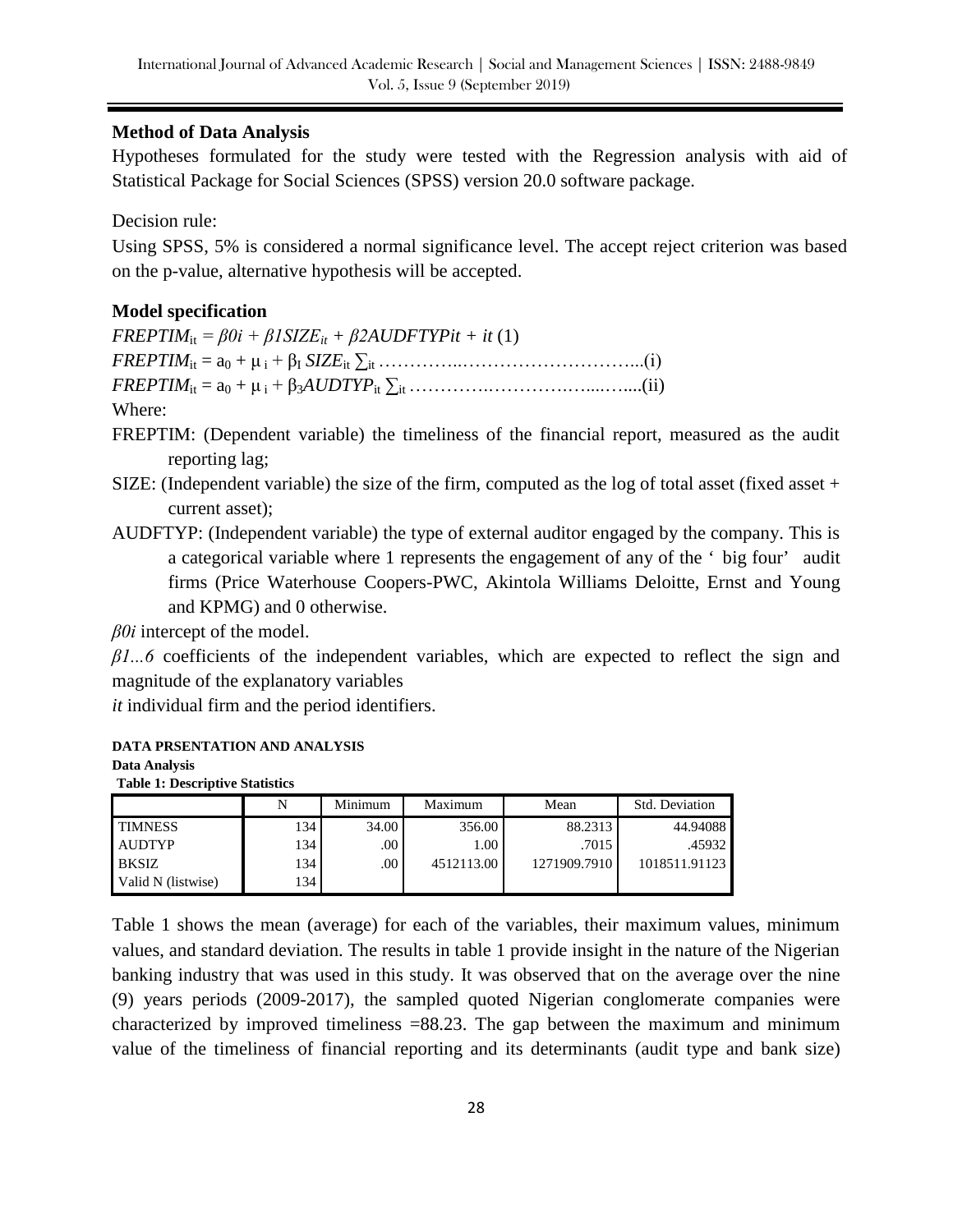showed that these determinants really determine the level of timeliness of financial reporting of the banks.

#### **Test of hypotheses**

### **Hypothesis one**

**Ho1:** Bank size does not significantly affect the timeliness of financial reporting in Nigerian deposit money banks.

### **Table 2: Model Summary**

| Model |                | R Square | Adjusted R | Std. Error of the |
|-------|----------------|----------|------------|-------------------|
|       |                |          | Square     | Estimate          |
|       | $.162^{\rm a}$ | 026      | .019       | 44.51844          |

a. Predictors: (Constant), BNKSIZ

#### **Table 3: ANOVA<sup>a</sup>**

| Model |            | Sum of Squares | df  | Mean Square |       | Sig.     |
|-------|------------|----------------|-----|-------------|-------|----------|
|       | Regression | 7008.150       |     | 7008.150    | 3.536 | $.062^b$ |
|       | Residual   | 261609.678     | 132 | 1981.891    |       |          |
|       | Total      | 268617.828     | 133 |             |       |          |

a. Dependent Variable: TIME

b. Predictors: (Constant), BNKSIZ

#### **Table 4: Coefficients<sup>a</sup>**

| Model<br><b>Unstandardized Coefficients</b> |               | Standardized<br>Coefficients |            | Sig.    |          |      |
|---------------------------------------------|---------------|------------------------------|------------|---------|----------|------|
|                                             |               |                              | Std. Error | Beta    |          |      |
|                                             | (Constant)    | 97.296                       | 6.167      |         | 15.778   | .000 |
|                                             | <b>BNKSIZ</b> | $-7.127E - 006$              | .000       | $-.162$ | $-1.880$ | .062 |

a. Dependent Variable: TIME

Table 2 above shows that the Model revealed the value of  $R^2 = 0$ . 026 and Adjusted  $R^2$  value is .019, this suggests that the model explains about 3% of the systematic variations in the dependent variable. This means that the regression explains 3% of the variance in the data.

In table 3, it reveals that the F-stat (3.536) and p-value (0.062) indicates that the hypothesis is statistically significant; hence f-sat is greater than the p-value.

In table 4, the regressed coefficient correlation result shows that an evaluation of the timeliness of the explanatory variable (Beta Column) shows that bank size is significant (Sig.= -0.162). Therefore, we reject null the hypothesis and uphold the alternative hypothesis which states that bank size significantly affects the timeliness of financial reporting in Nigerian banks.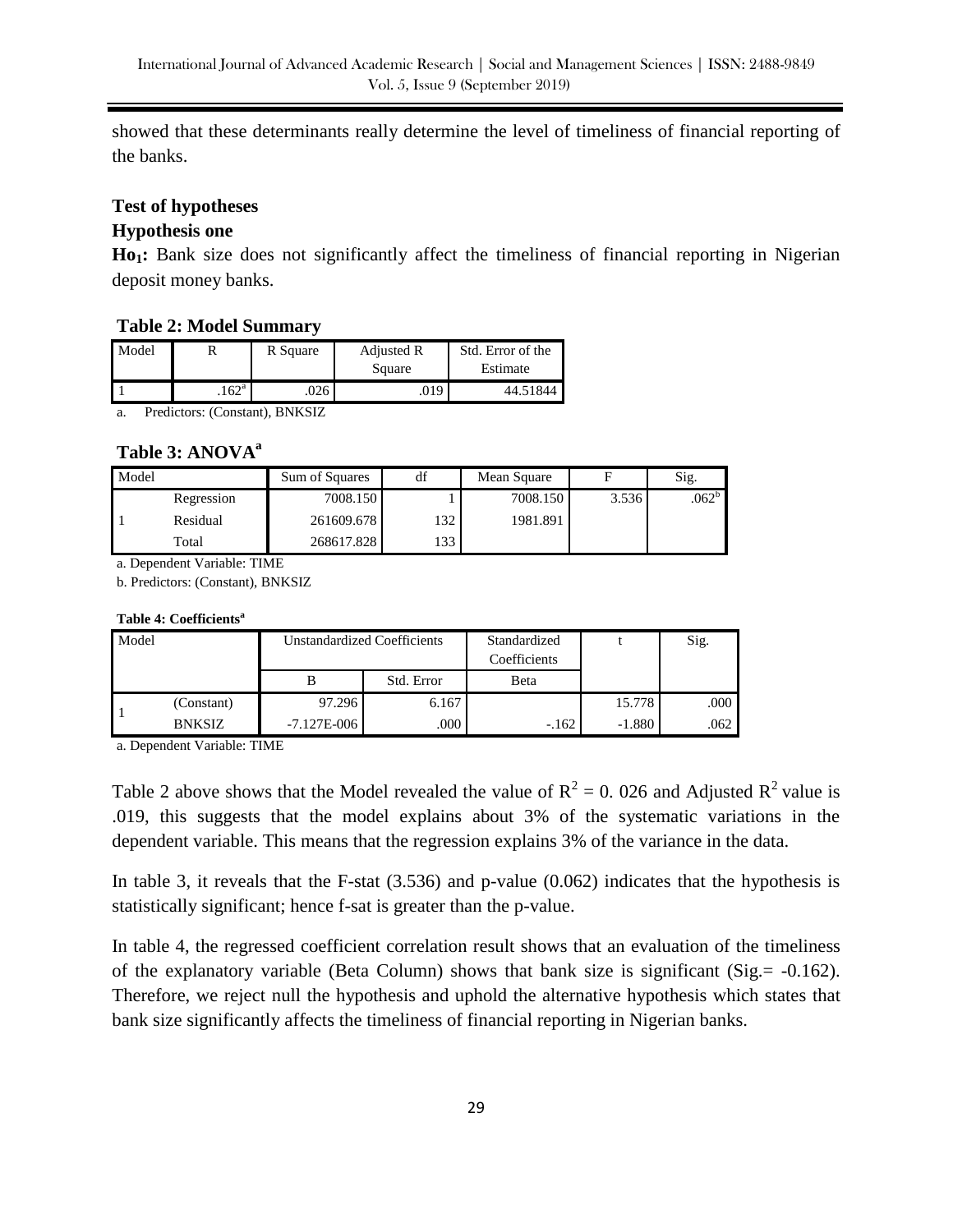# **Hypothesis Two**

**Ho2:** Audit firm type has no significant effect on the timeliness of financial reporting in Nigerian deposit money banks.

### **Table 5: Model Summary**

| Model |                | R Square | <b>Adjusted R</b> | Std. Error of the |
|-------|----------------|----------|-------------------|-------------------|
|       |                |          | Square            | Estimate          |
|       | $.049^{\rm a}$ | 002      | $-.009$           | 45.05682          |

# **Table 6: Coefficients<sup>a</sup>**

| Model |               | Unstandardized Coefficients |            | Standardized<br>Coefficients |        | Sig.     |
|-------|---------------|-----------------------------|------------|------------------------------|--------|----------|
|       |               |                             | Std. Error | Beta                         |        |          |
|       | (Constant)    | 84.875                      | 7.124      |                              | 11.914 | $.000\,$ |
|       | <b>AUDTYP</b> | 4.785                       | 8.506      | .049                         | .563   | .575     |

a. Dependent Variable: TIME

b. Predictors: (Constant), AUDTYP

# **Table 7: Coefficients<sup>a</sup>**

| Model |               | <b>Unstandardized Coefficients</b> |            | Standardized<br>Coefficients | m      | Sig. |
|-------|---------------|------------------------------------|------------|------------------------------|--------|------|
|       |               |                                    | Std. Error | Beta                         |        |      |
|       | (Constant)    | 84.875                             | 7.124      |                              | 11.914 | .000 |
|       | <b>AUDTYP</b> | 4.785                              | 8.506      | .049                         | .563   | .575 |

a. Dependent Variable: TIME

Table 5 above shows that the Model revealed the value of  $R^2 = 0$ . 041 and Adjusted  $R^2$ value is .034, this suggests that the model explains about 4% of the systematic variations in the dependent variable. This means that the regression explains 4% of the variance in the data.

In table 6, it reveals that the F-stat (11.914) and p-value (0.000) indicates that the hypothesis is statistically significant; hence f-sat is greater than the p-value.

In table 7, the regressed coefficient correlation result shows that an evaluation of the timeliness of the explanatory variable (Beta Column) shows that audit firm type is significant (Sig.= - 0.049). Therefore, we reject null hypotheses and uphold alternative hypothesis which state that audit firm type has significant effect on the timeliness of financial reporting in Nigerian deposit money banks.

# **Discussion of Findings**

Having tested the formulated hypotheses, the study found that there is a significant effect between the timeliness determinants used in the study. Hypothesis one revealed that the bank size has significant effect on the timeliness of financial reporting in Nigerian banks. This result is in line with Ahmad and Kamarudin (2001) and Dogan, Coskun and Celik (2007) who found that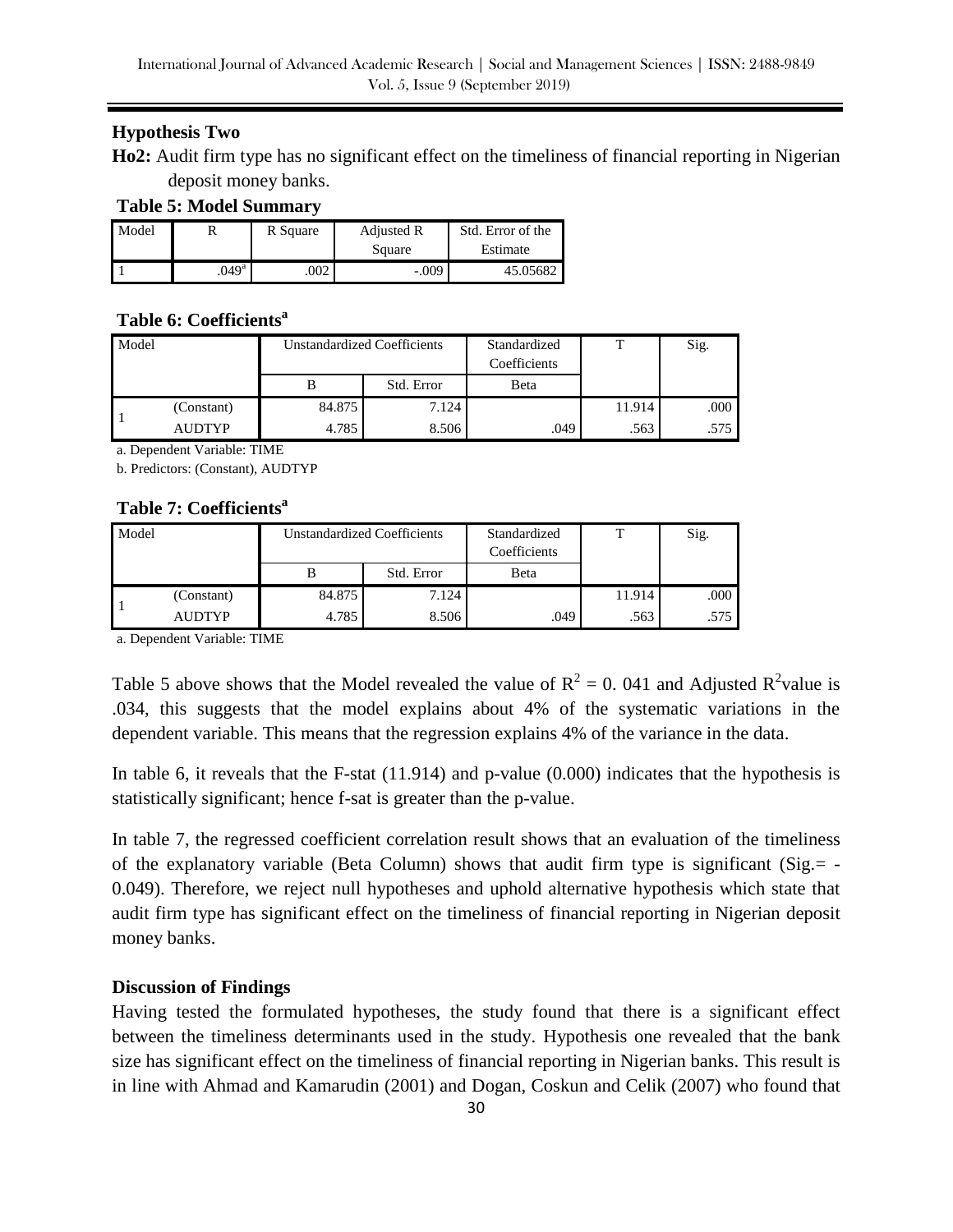there is a significant relationship between all the variables tested except for extraordinary item and company size. Also in a contrary view, Al-Shwiyat (2013) found that leverage and the firm size have significant positive impact on timeliness.

Hypothesis two found that the audit firm type has significant effect on the timeliness of financial reporting in Nigerian banks. This finding is in line with Turel (2010) whose study revealed that positive income published financial statements earlier, companies audited by big four report later not statistically significant. Omar and Ahmed (2013) found that there is a significant relationship between age, audit report timeliness, sector type, auditor type and financial report timeliness.

Hypothesis three shows that the age of bank has significant effect on the timeliness of financial reporting in Nigerian banks. The result is in line with Iyoha (2012) whose study revealed that the age of company is the major company attribute that influences the overall quality of timeliness of financial reports in Nigeria.

# **CONCLUSION AND RECOMMENDATION**

# **Conclusion**

From the result, there was proof that Nigerian banks used on the average a period of 3 to 5 months (122 days) to release their financial reports. The banking industries performed better with an average financial reporting time of about 2 months (59 days) compared to those who reported 5 months (153 days).

From the test conducted, the study found that bank size has significant effect on the timeliness of financial reporting, followed by the age of the bank which has significant effect on the timeliness of financial reporting. The sign and significance of performance was also positively significant. The audit type did significantly influence the timeliness of financial report because auditors cannot change the timeliness of financial report without the corporation of their client.

The managerial implication of this study is that sound corporate governance practice can influence corporate attributes (performance) to enhance the timeliness of financial reporting.

Based on the findings, the following recommendations were made: The issue of reporting lag in financial reporting in Nigeria among industrial sectors should be harmonized on various conflicting provisions regarding the timeliness as contained recently in the different enactments.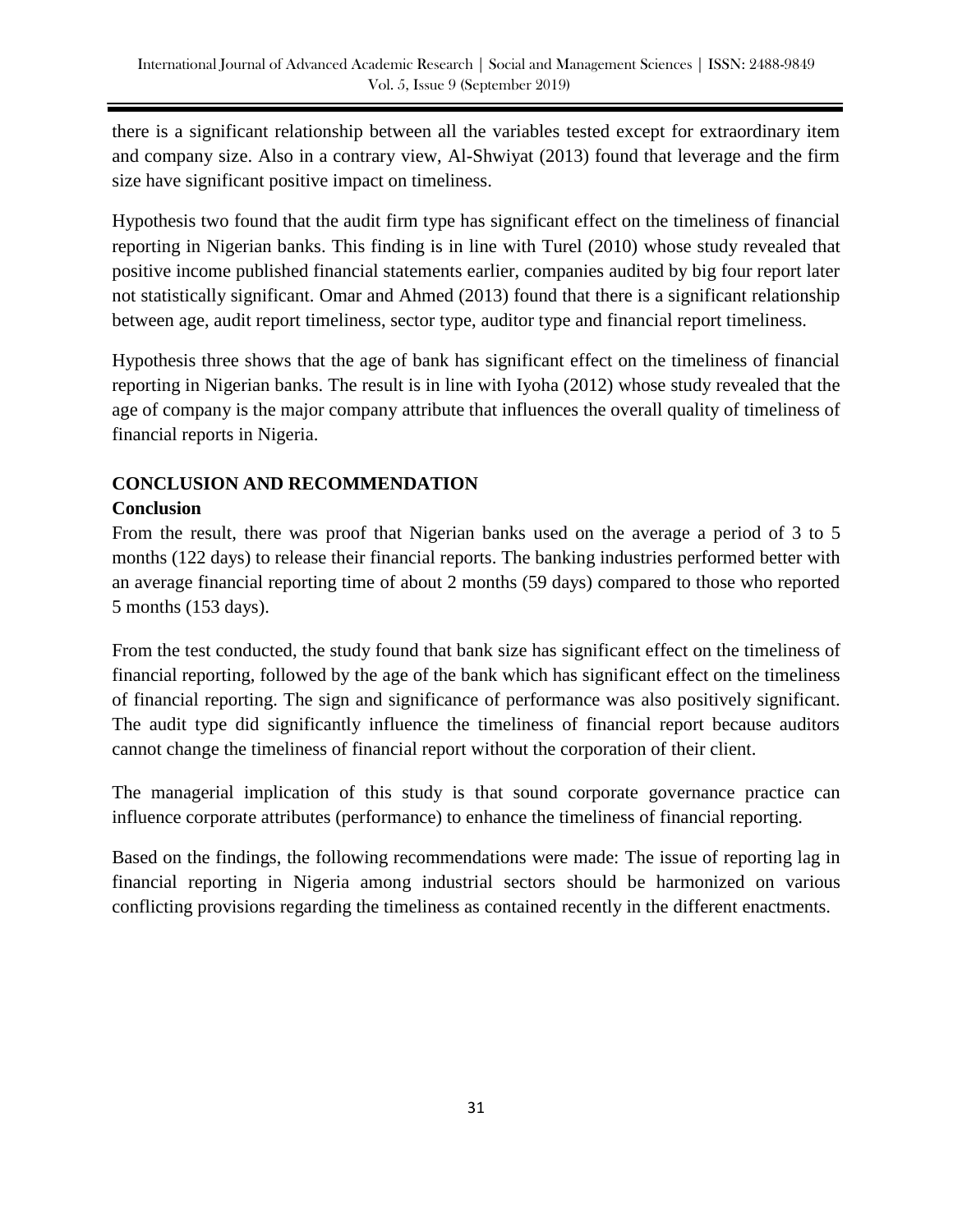#### **REFERENCES**

- Adebayo, P.A. (2016). Effect of firm characteristics on the timeliness of corporate financial reporting: evidence from Nigerian deposit money banks. *International Journal of Economics, Commerce and Management United Kingdom* Vol. IV(3).
- Abdelsalam, O. & Street, D. (2007). Corporate governance and the timeliness of corporate internet reporting by UK listed companies. *Journal of International Accounting, Auditing and Taxation*, 16 (*2*), 111-130. doi:<http://dx.doi.org/10.1016/j.intaccaudtax.2007.06.001>
- Abdelsalam, O. H. and El-Masry, A. (2008). The impact of board independence and ownership structure on the timeliness of corporate internet reporting of Irish-listed companies. *Managerial Finance,* 34(12), 907-918.
- Afify, H.A.E. (2009). Determinants of audit report lag: does implementing corporate governance have any impact? Empirical Evidence from Egypt," *Journal of Applied Accounting Research,* Vol. 10 (1), 56– 86.
- Ahmad, R. & Kamarudin, A. (2001). Audit delay and timeliness of corporate reporting: Malaysian evidence. Retrieved from http:/www. hicbusiness.orgbiz2003proceedings/Khairul%20Kamarud in% 202.pdf.
- Ahmed, K. (2003). The timeliness of corporate reporting: A comparative study of South Asia" , *Advances in International Accounting,* vol. 16: 17-43.
- Akle, Y. H. (2012). The relationship between corporate governance and financial reporting timeliness for companies listed on Egyptian stock exchange " an empirical study" . *Internal Auditing & Risk Management, 2*(22), Retrieved from [www.kadamar.ro/atharticles /2011-2/2011-2-5.pdf](http://www.kadamar.ro/atharticles%20/2011-2/2011-2-5.pdf)
- Akle, Y.; (2011). The relationship between financial reporting timeliness and attributes of companies listed on Egyptian stock exchange "an empirical study"; *Internal Auditing & Risk Management journal*, ISSN 2065-8168; Vol. (23)
- Ashton, R. H., Graul, P. R & Newton, J. D. (1989). Audit delay and the timeliness of corporate reporting" , *Contemporary Accounting Research,* vol. 5(2): 657-673
- Awoyemi, O. (2009). Corporate governance financial crisis and the Nigerian leadership meltdown" . (ISSN 1592-8842 1(22), [www.proshareng.com.](http://www.proshareng.com/)
- Bean, D. (2003). Improvements in audit report lag and reporting timeliness: a non-event for technology advances." *Journal of Business and Economic Research*, Vol. 1(2), 1-12.
- Bushman, R. M., & Piotroski, J. D. (2006). Financial reporting incentives for conservative accounting: The influence of legal and political institutions. *Journal of Accounting & Economics* 42 (1/2).
- Clarke, T. (2004). Theories of corporate governance. the philosophical foundations of corporate governance. routledge Taylor & Francis Group: London.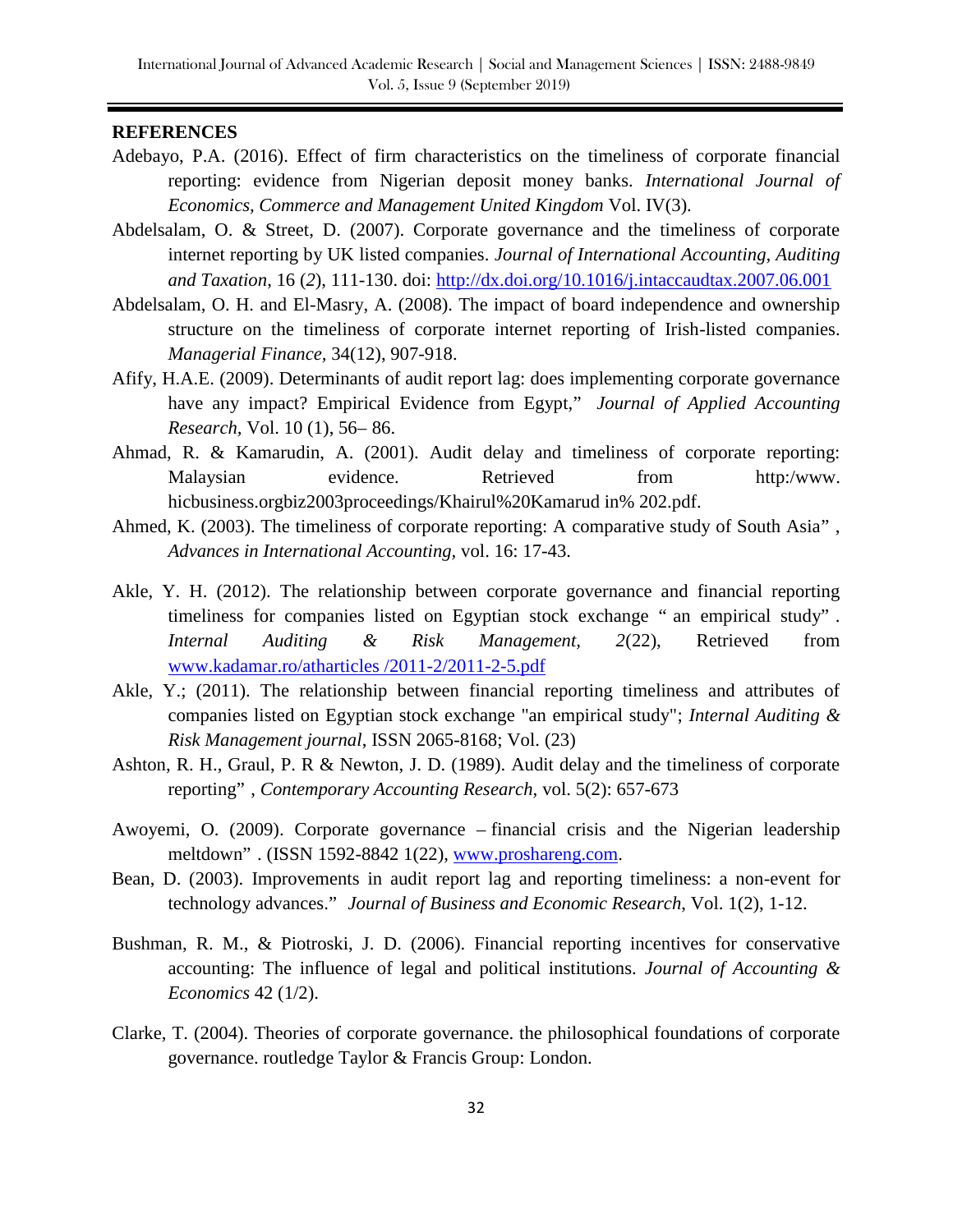- Carroll, A. B. (1993). *Business and society: ethics and stakeholder management*, 2nd ed. (South-Western Publishing Co.).
- Chambers, A.E & Penman, S.H. (1984). Timeliness of reporting and the stock exchange reaction to earnings announcement. *Journal of Accounting Research*, 22(1): 21-32.
- Courtis, J. K. 1992. The reliability of perception-based annual report disclosure studies, Accounting and Business Research, 23(89):31-43.
- Dyer, J. C. &McHugh, A. J. (1975). The timeliness of the Australian annual report" , *Journal of Accounting Research*, vol. 13: 204-219
- Efobi, U. & Okougbo, P. (2015). Timeliness of financial reporting in Nigeria. [https://www.researchgate.net/publication/280719297.](https://www.researchgate.net/publication/280719297)
- FASB (2008). Statement of financial accounting concepts no. 1: original pronouncement as amended www.fasb.org/pdf/aop\_CON1.pdf.
- Freeman, R.E. (1984). Strategic Management: A Stakeholder Approach*.* Boston: Pitman.
- Freeman, R.E., Wicks, A.C., & Parmar, B. (2004). Stakeholder theory and the corporate objective revisited. *Organization Science,* 15(3) 364– 369.
- Hossain, M., and Taylor, P. (1998). An examination of audit delay: evidence from Pakistan." *Asian Pacific Interdisciplinary Research in Accounting.*
- Hope, Ole.-K & Langli, J. C. (2008). Auditor independence in a private firm and low litigation risk setting. Paper presented in a workshop at the Norwegian School of Economics and Business Administration (NHH), Norway, October.
- Iyoha, F.O. (2012). Company attributes and the timeliness of financial reporting in Nigeria. *Business Intelligence Journal*.
- Ibadin, I. M., Izedonmi,F P. & Ibadin, O. (2012). The association between selected corporate governance attributes, company attributes and timeliness of financial reporting in Nigeria. *Research Journal of Finance and Accounting*. ISSN 2222-1697 (Paper) ISSN 2222-2847 (Online) 3(9).
- Iman, S., Ahmed, Z.U. & Khan, S.H. 2001. Association of audit delay and audit firm's international links: Evidence from Bangladesh, Managerial Auditing Journal 16(3): 129- 133.
- Ismail, K. N.I. K. & Chandler, R. (2003). The timeliness of quarterly financial reports of companies in Malaysia. Retrieved from http://papers.ssrn.com/sol3/papers.cfm? abstract\_id=415047.
- Ismail, K. N. I. & Chandler, R. (2004). The timeliness of quarterly financial reports of companies in Malaysia. *Asian Review of Accounting,* 12(1), 1-18.
- IASB (2008). Exposure draft on an improved conceptual framework for financial reporting: The Objective of Financial Reporting and Qualitative Characteristics of Decision-useful Financial Reporting Information. London.
- Jaggi, B. and Low, P. Y. (2000). Impact of culture, market forces, and legal system on financial disclosures**.** *The International Journal of Accounting,* 35(4), 495– 519.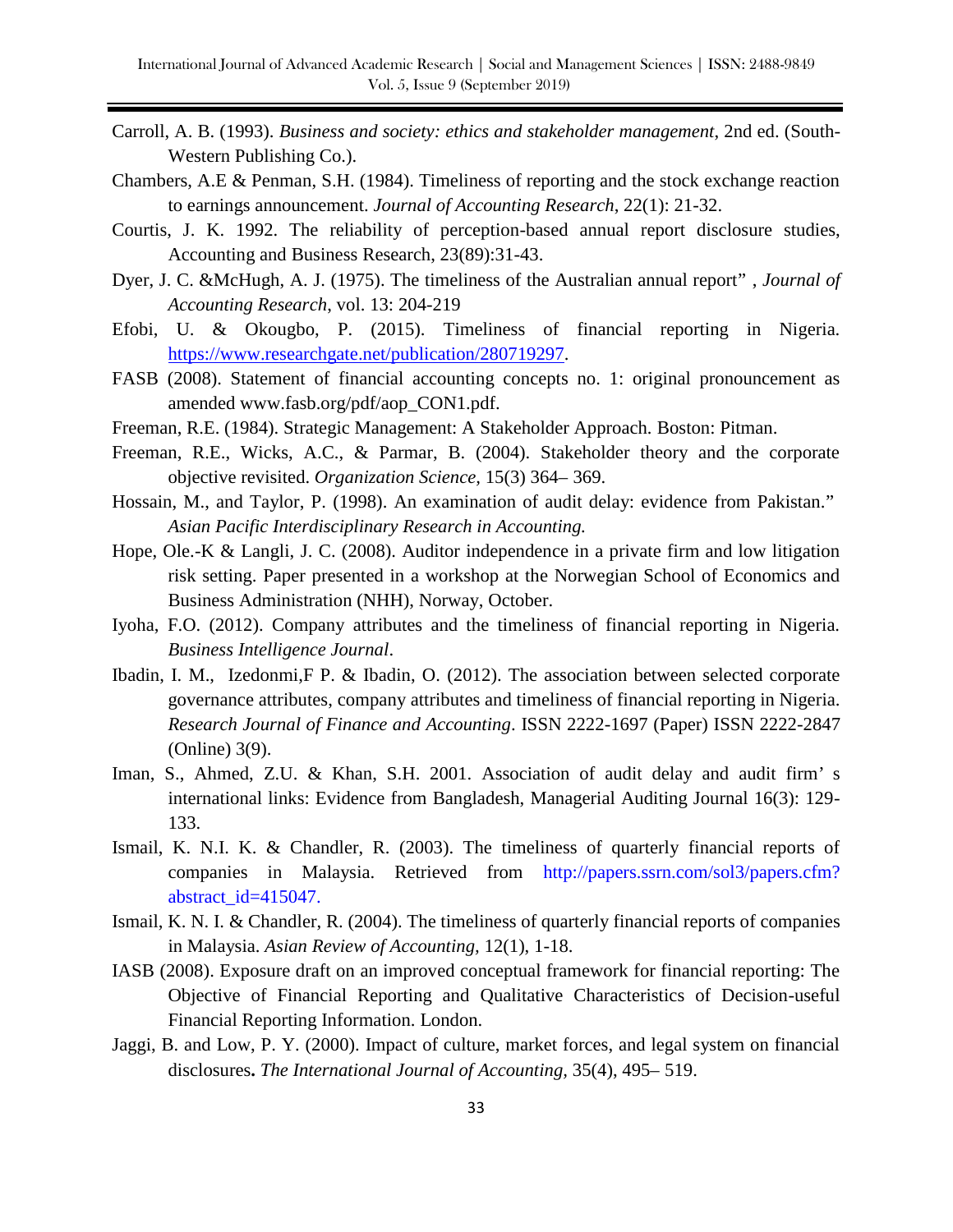- Joshi, A. (2005). Timeliness in corporate reporting of Indian public financial institution (IPFI). *Udyog Pragati,* 29(2), 1-11.
- Kiel, G., & Nicholson, G. (2003). Board composition and corporate performance: how the Australian Experience Informs Contrasting Theories of Corporate Governance. *Corporate Governance: An International Review*, 11(3) 189– 205.
- Karim, W., Ahmed, K., & Islam, A. (2006). The effect of regulation on timeliness of corporate financial reporting: evidence from Bangladesh." *JOAAG,* 1(1), 15-35.
- Leventis, S.; Weetman, P. & Caramanis, C. (2005). Determinants of audit report lag: Some evidence from the Athens Stock Exchange. *International Journal of Auditing, 9*(1), 45– 58.
- Lont, D. & Sun, E. (2006). The timeliness of New Zealand companies' preliminary earnings announcements. *Chartered Accountants Journal,* 84(12), 61.
- Lai, K.W., & Cheuk, L. M. (2005). Audit report lag, audit partner rotation and audit firm rotation :evidence from Australia." *Working Paper*.
- Malone, D., Fries, C. & Jones, T. (1993). An empirical investigation of the extent of corporate financial disclosure in the oil and gas industry. *Journal of Accounting and Auditing and Finance,* 8, 249-273.
- Miller, P. B. & Bahnson, P. R. (1999). Quality financial reporting: Why you need it and how to implement it. *The Journal of Corporate Accounting and Finance,* 11(1), 83-101.
- McGee, R.W. & Yuan, X. (2008). Corporate governance and the timeliness of financial reporting: an empirical study of the people' s republic of China." Chapman Graduate School of Business *Working Paper.*
- McGee, R. W.; Tarangelo, T. & Gelman, W. (2009). Corporate governance in Russia: A study of financial reporting in Russian banks. Retrieved from www.business.clayton.edu/jogden/CG%20i n%20Russia%20 (2).doc.
- McGee, R. (2007). Timeliness of financial reporting in the Russian energy sector." andreas school of business *Working Papers Series.* Barry University, Miami Shores, USA .
- Ng, P. & Tai, B. (1994). An empirical determination of the determinants of audit lags in Hong Kong. British Accounting Review, 26 (1): 43-59.
- Okereke-Onyuike, N. (2006). *Nigerian Stock Exchange: A Review of Market Performance 2009 and the Outlook for 2007.* Lagos: Nigerian Stock Exchange.
- Okereke-Onyuike, N. (2007). *Nigerian Stock Exchange: A Review of Market Performance 2007 and the Outlook for 2009.* Lagos: Nigerian Stock Exchange.
- Okereke-Onyuike, N. (2008). *Nigerian Stock Exchange: A Review of Market Performance 2008 and the Outlook for 2009.* Lagos: Nigerian Stock Exchange.
- Okereke-Onyuike, N. (2009). *Nigerian Stock Exchange: A Review of Market Performance 2009 and the Outlook for 2010.* Lagos: Nigerian Stock Exchange.